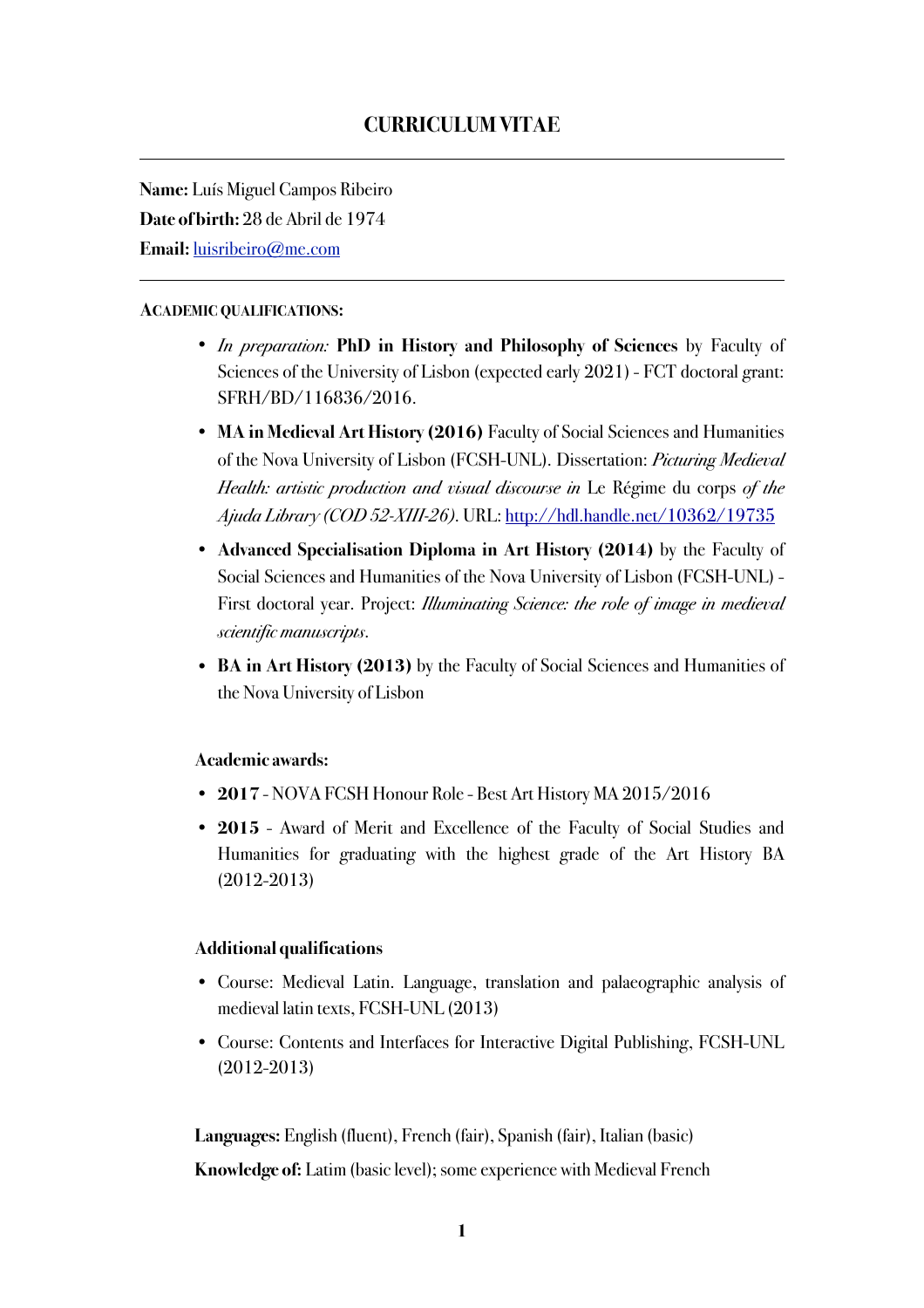# **BOOKS:**

# **English:**

• Ribeiro, Luis Campos; Avelar de Carvalho, Helena. *On the Heavenly Spheres. A Treatise on Traditional Astrology*. Tempe (Arizona): AFA, 2010.

### **ACADEMIC ACTIVITIES:**

- Researcher at the *Astra Project: Historical research on Astrological Techniques and Practices* - [theastraproject.org](http://theastraproject.org) (since October 2018).
- Member of CIUHCT Centro Interuniversitário de Historia das Ciências e da Tecnologia (since 2016).
- Collaborator of IEM Institute of Medieval Studies of the Nova University of Lisbon since 2012.
- Fellow of the research project "Hebrew illumination in Portugal during the  $15<sup>th</sup>$ century" - PTDC/EAT-HAT/119488/2010 (October 2013 - May 2014, (November 2014 - March 2015)
- Student Assistant in the project *Colour in medieval illuminated manuscripts: between beauty and meaning*. Task: image processing and colour quantification analysis (2012 e 2013)
- Student Assistant in *Imago, Portuguese medieval iconography database.* Task: Image processing and data processing (2012 e 2013).

# **Papers:**

- Avelar de Carvalho, Helena; Ribeiro, Luís Campos, **"Manuscripts and evidences of Jewish astrology and medicine in fifteenth-century Portugal: an overview"**, in Afonso, L. U.; Moita T. (eds.), *Sephardic Book Art of the 15th century*, Harvey Miller, 2020.
- Luís Campos Ribeiro, "**The Bounded Heavens: Defining the Limits of Astrological Practice in the Iberian Indices,"** Annals of Science 77, no. 1 (2020). pp. 50-70, https://doi.org/10.1080/00033790.2020.1714297.
- Ribeiro, Luís Campos, **"Os mosaicos de Santiago da Guarda: um olhar virtual"**, in Justino Maciel e Filomena Limão, *Horizontes artísticos da Lusitânia. Dinâmicas da Antiguidade Clássica e Tardia em Portugal. Séculos I a VIII.* Canto Redondo, Lisboa, 2019.
- Ribeiro, Luís Campos; Leitão, Henrique **"Astrology with new eyes: the telescope in astrological prognostication"**, *Journal for the History of Astronomy*, 49 (3), 2018, pp. 345–362.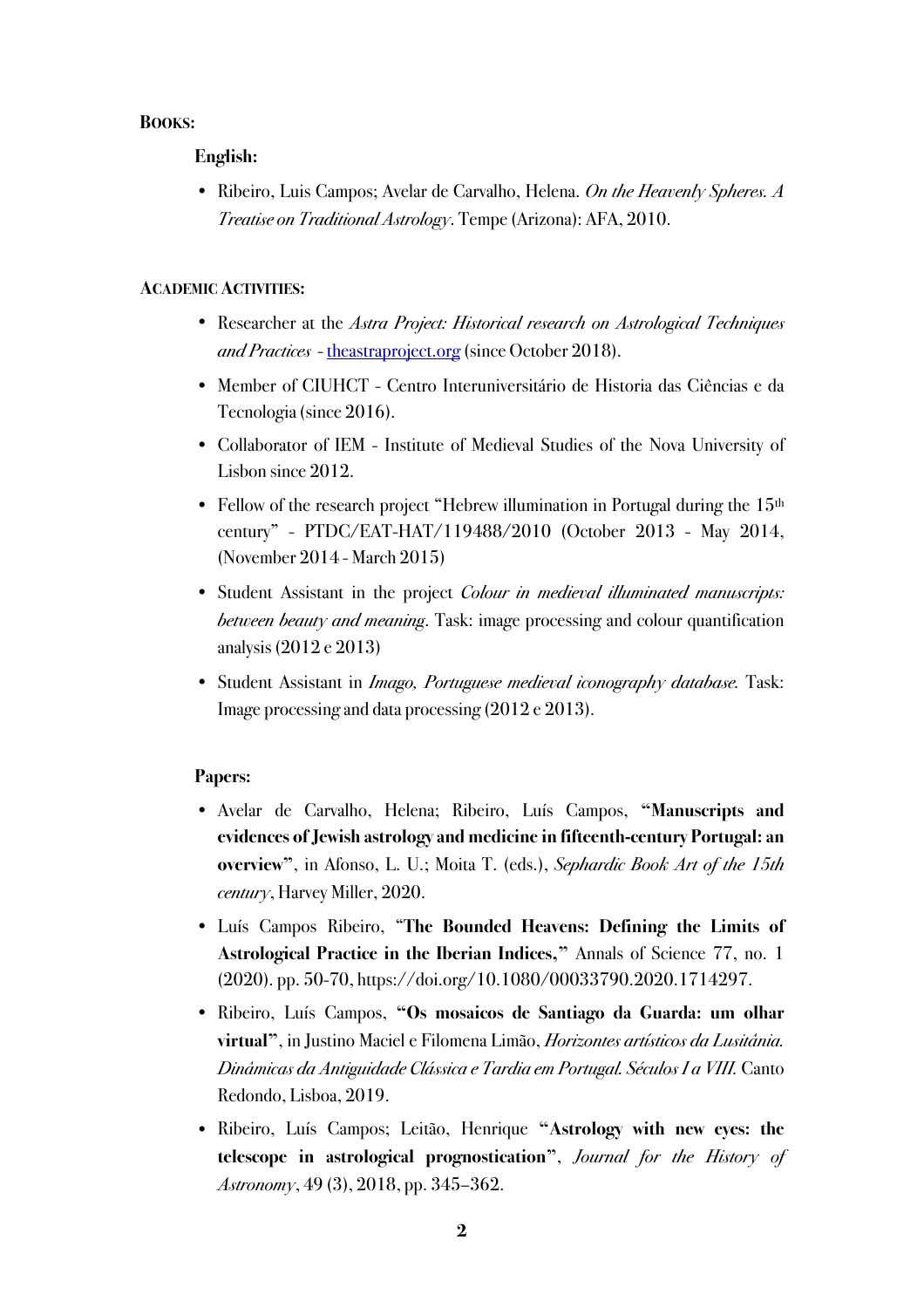- Ribeiro, Luís Campos, **"Stars, comets and prophecy: a combination of art, science and astrology in seventeenth-century Portugal"**, Rui Lomelino de Freitas (Coord.), *Actas/Anais I Congresso Lusófono de Esoterismo Ocidental. Simpósio temático sobre Arte e Esoterismo*, Lisboa, Universidade Lusófona, 2017.
- Ribeiro, Luís Campos; Avelar de Carvalho, Helena. **"Fisionomia e Astrologia o Manuscrito de Rolando de Lisboa"**. Barreira, Catarina Fernandes (Coord.), *Luz, Cor e Ouro. Estudos sobre Manuscritos iluminados.* Lisboa: Biblioteca Nacional de Portugal, 2016 (pp. 235-248).
- Ribeiro, Luís Ribeiro. **"Medicina e dietética medieval: o Regimento do Corpo de Aldobrandino de Siena".** Barreira, Catarina Fernandes (Coord.), *Luz, Cor e Ouro. Estudos sobre Manuscritos iluminados.* Lisboa: Biblioteca Nacional de Portugal, 2016 (pp. 249-258).
- Ribeiro, Luís Campos, **"Contributo para uma Visão Global dos Pavimentos de Mosaico da Villa Romana de Santiago da Guarda, Ansião"**, in Miguel Pessoa (coord.), *Actas Do Encontro Portugal-Galiza. Mosaicos Romanos Fragmentos De Cultura nas Proximidades Do Atlântico*, APECMA, Universidade de Santiago de Compostela, 2015 (pp. 71-91).
- Avelar de Carvalho, Helena; Ribeiro, Luís Campos. **"A ciência judaica em Portugal no século XV"**. Afonso, Luís U., Miranda, Maria A. (Coord.), *Livro e a iluminura judaica em Portugal no final da Idade Média*. Lisboa: Biblioteca Nacional de Portugal, 2015 (pp. 87-91).
- Ribeiro, Luís Campos *et al*. **"Diálogos entre judeus e cristãos: a iluminura em Portugal no século XV "**. Afonso, Luís U., Miranda, Maria A. (Coord.), *Livro e a iluminura judaica em Portugal no final da Idade Média*. Lisboa: Biblioteca Nacional de Portugal, 2015 (pp. 99-107).
- Ribeiro, Luís Campos. **"Comentário ao Cânon de Avicena"**. Afonso, Luís U., Miranda, Maria A. (Coord.), *Livro e a iluminura judaica em Portugal no final da Idade Média*. Lisboa: Biblioteca Nacional de Portugal, 2015 (pp. 130-131).
- Ribeiro, Luís Campos, **"The children of Mercury: the image of the artist and the scientist in medieval astrological text and iconography"**, M. A. Miranda and A. Miguélez (coords.), *Portuguese Studies on Medieval Illuminated Manuscripts. New Approaches and Methodologies*, Turnhout: Brepols Publishers, 2015 (pp. 131-144). ISBN: 978-2-503-55473-0. DOI: 10.1484/ M.TEMA-EB.4.000181.
- Miranda, Maria Adelaide; Ribeiro, Luís Campos, **"Foreign 15th century illuminated manuscripts in Portugal: a survey"**, Afonso, Luís U.; Pinto, P. M.